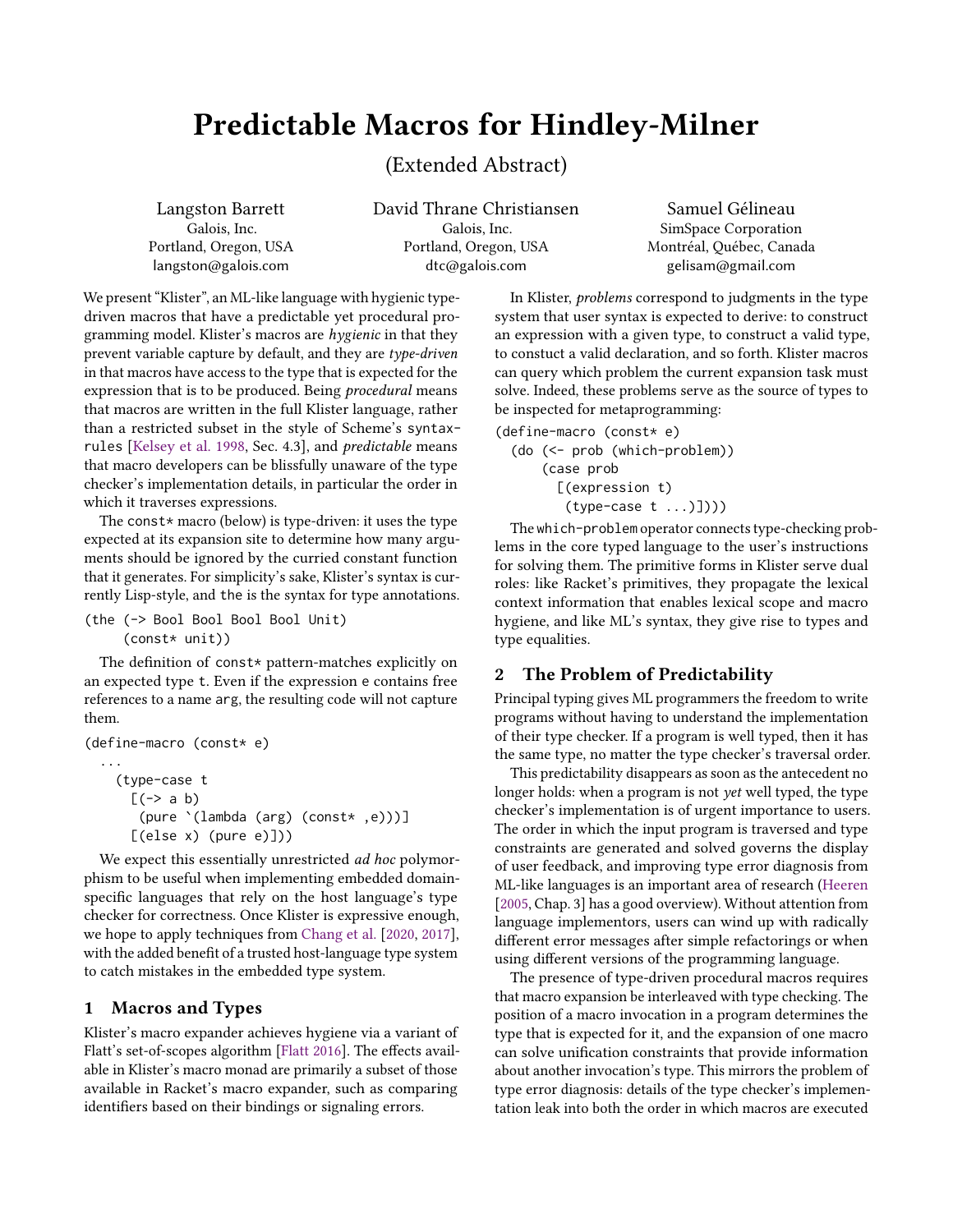and the amount of type information available when a given macro is executed. After all, programs that have not yet been expanded are not yet well-typed.

For example, suppose the programmer decides to give a local name to the function generated by const\*, by intro-ducing a let<sup>[1](#page-1-0)</sup> expression:

(let ([returns-unit (const\* unit)])

(the (-> Bool Bool Bool Bool Unit) returns-unit))

This refactoring should preserve the meaning of the program.

Unfortunately, under a straightforward implementation of Hindley-Milner with added macros, this may not be the case. It is possible that const\* now receives a unification variable instead of a concrete type, so the (-> a b) pattern does not match. If the catch-all branch were selected instead, const\* would generate unit, and the program would no longer be well typed.

To make type-driven macros predictable, the language must guarantee that even if the type checker and macro expander traverses the program in a random order, its result is still deterministic. In Klister, when a macro requests information that is not yet available, it gets temporarily stuck, blocking until the required information is available.

#### 3 Getting Stuck, and Unstuck

Traditional macro expanders work from the outside of the program towards the inside, from left to right, trampolining between the expander and each individual macro. Macros are run in a predictable order, allowing them to communicate via predictable side effects. Klister's architecture, on the other hand, is more like an elaborator for a dependently-typed language such as Idris [\[Brady](#page-2-5) [2013\]](#page-2-5), Agda [\[Norell](#page-2-6) [2007\]](#page-2-6), or Lean [\[de Moura et al.](#page-2-7) [2015\]](#page-2-7).

Klister's macro expander maintains a set of tasks to be performed together with a partially-constructed program in the core ML dialect and a union-find data structure that represents the type checker's current knowledge about the program's types. Instead of type checking or expanding subexpressions immediately, Klister saves them as future tasks to be performed, along with appropriate type constraints and dependency information. Some examples of tasks are expanding user macros, type checking primitive ML syntactic forms, adding a top-level declaration to the current module, and generalizing a definition's type. Dependency information prevents e.g. generalizing a definition's type before its body has been fully type checked and invoking a macro before its definition has been expanded, type checked, and evaluated.

When a macro attempts to analyze a type that has not yet become known, it gets temporarily stuck. The macro's continuation is captured and saved as a task to be reinvoked

with the solution. Unlike Agda [\[Agda](#page-2-8) [2020\]](#page-2-8) and Lean [\[Ullrich](#page-2-9) [and de Moura](#page-2-9) [2020\]](#page-2-9), stuck Klister macros need not re-run from scratch when unstuck.

Since different tasks process different parts of the syntax tree, our goal of ensuring determinism regardless of the order in which syntax tree is traversed reduces to ensuring determinism regardless of the order in which the tasks are executed. Thus, whenever there are several tasks which are no longer blocked on any dependency, their order of execution must not affect the end result.

Both example uses of const\* result in equivalent behavior: in the original version, const\* does not get stuck, as the outermost type constructor  $\rightarrow$  is already known. In the refactored version, const $*$  now gets stuck on the unification variable that represents the type, so returns-unit is bound to a currently-unknown expression. When type-checking the body of the let, returns-unit's type is fixed by the annotation. Then, const\* gets unstuck, it produces a function, and the type checker then validates that this function indeed has type (-> Bool Bool Bool Bool Unit).

If two macros are blocked on type information that would be provided by the other, then no progress can be made. When the task set is non-empty and all tasks are stuck, type checking and macro expansion are terminated and an error is signalled. We view this situation as being analogous to an underdetermined unification problem in a system like Agda, and expect users to resolve it by adding annotations.

### 4 Future work

Klister is in the early phases of implementation, and we have not yet developed a large corpus of examples. We aim to discover the smallest extensions necessary to implement features such as type classes [\[Wadler and Blott](#page-2-10) [1989\]](#page-2-10) as libraries, guided by the principle of macro expansion leading to monotonic increases program definedness, and of macros' queries about their environment coming from threshold read operations in the style of LVars [\[Kuper and Newton](#page-2-11) [2013\]](#page-2-11).

Proven designs from Racket, like access to compile-time value bindings [\[Flatt et al.](#page-2-12) [2012\]](#page-2-12), are not always immediately adaptable to a typed system. We intend to explore alternatives to these features that accomplish the same goals within our constraints. Additionally, we hope to implement a version of local-expand that can be used recursively without a quadratic overhead by providing an Edinburgh LCF-style interface [\[Milner](#page-2-13) [1979\]](#page-2-13) to the results of expansion instead of treating core terms as if they were user syntax.

Finally, we hope to explore richer type systems than Hindley-Milner, beginning with extensions to higher-kinded polymorphism. The Lean team has already implemented hygienic macros for the upcoming Lean 4 prover [\[Ullrich and](#page-2-9) [de Moura](#page-2-9) [2020\]](#page-2-9), and we hope to build on their successes with a design oriented towards dependently typed programming rather than proof automation and mathematical notations.

<span id="page-1-0"></span> $1$ let-generalization normally prevents type information from flowing from the body to the definition, but this let macro does not generalize types.